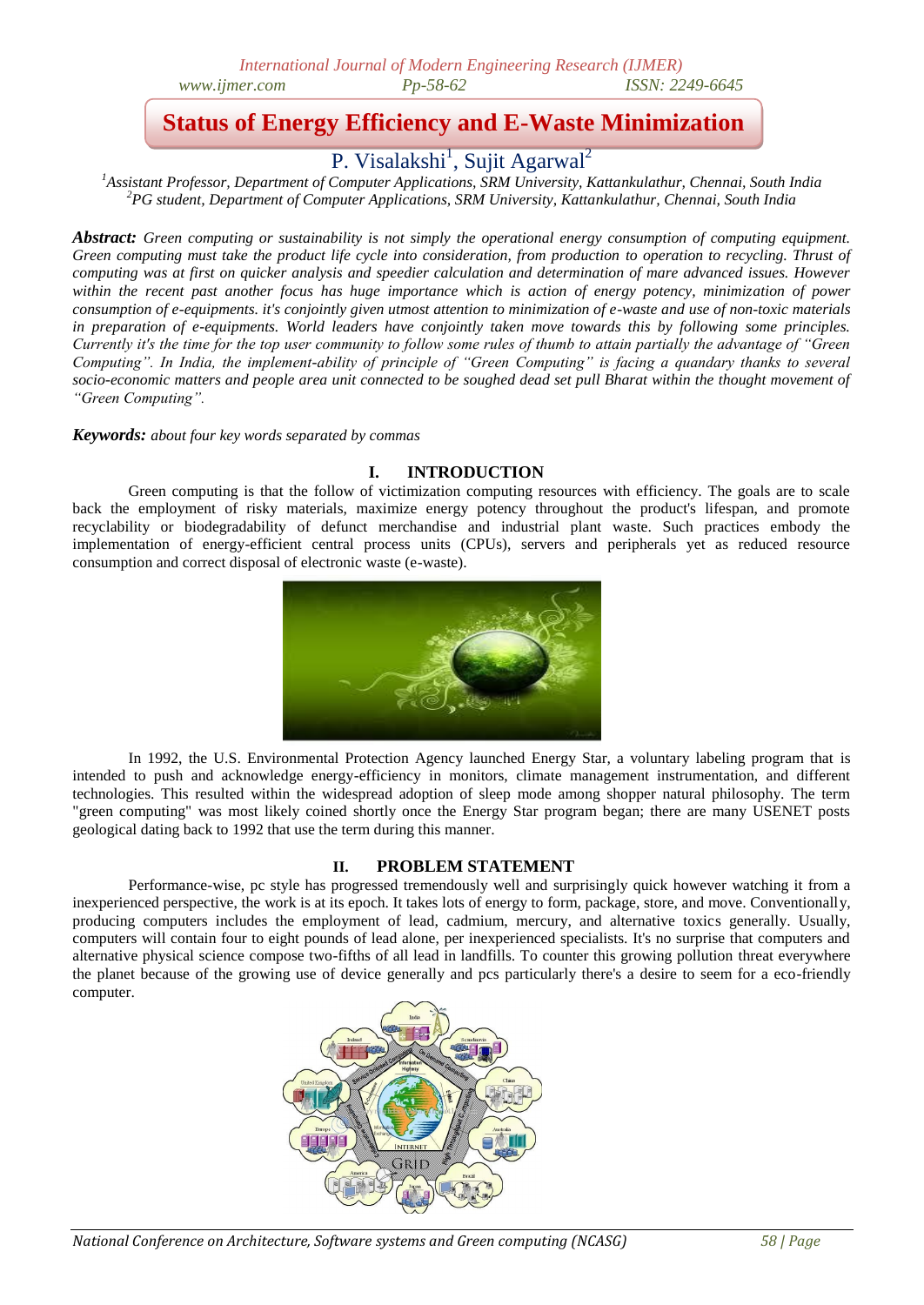"Data center servers use fifty times the energy per sq ft as AN workplace [does]," says Mark Bramfitt, principal program manager at PG&E. information centers are the most reason behind energy consumption, Energy consumed by information centers within the us and worldwide doubled from 2000 to 2005, in step with Jonathan Koomey, a consulting academician at Stanford University and workers someone at Lawrence Berkeley National science laboratory. As a result, some firms are chasing cheaper information centre power. Google is building a knowledge centre on Oregon's Columbia to faucet electricity power, whereas Microsoft builds close in Washington for identical reason. money services company HSBC is building a knowledge centre close to Niagara Falls.



To keep servers at the proper temperature, firms principally believe air-conditioning equipments. The additional powerful the machine, the additional cool air required to stay it from warming. By 2005, the energy needed to power and funky servers accounted for regarding one.2% of total U.S. electricity consumption, in step with a report discharged in Gregorian calendar month by workers someone Jonathan Koomey of Lawrence Berkeley National Laboratory and sponsored by chip manufacturer AMD (AMD). in step with Gartner by 2010, regarding 1/2 the Forbes international 2000 firms can pay additional on energy than on hardware like servers. Energy prices, currently regarding 100% of the common IT budget, might rise to five hundredth during a matter of years, Kumar says.



Faster processors use additional power, as a result of they use an excessive amount of power and their waste heat will increase temperature that air-con necessary, particularly in server farms--between the computers and therefore the HVAC. The waste heat additionally causes responsibility issues, as CPU's crash far more typically at higher temperatures.

# **III. SOLUTION**

Virtualization is one of the most effective tools for more cost-effective, greener-energy efficient computing where each server is divided into multiple virtual machines that run different applications and in this way companies can increase their server utilization rates. This approach is so energy friendly that California utility PG&E offers rebates of \$300 to \$600 for each server that companies eliminate using Sun or VMware virtualization products, with a maximum rebate of \$4 million or 50% of the project's cost, whichever is less.

2) More-efficient processors are another critical energy-saving element, as Intel, Advanced Micro Devices, and Sun Microsystems all have adopted the green religion. Sun's betting on multicore chip efficiency to fuel interest in new high-end servers. Its 32-thread Niagara 1 chip, Ultrasparc 1, consumes 60 to 62 watts, while the Niagara 2 chip due in the second half will have 64 threads yet run at 80 watts only, says chief architect Rick Hetherington.

3) Setting the Power Options of computer to switch to sleep mode when it's not active is a good practice. We can find the power options settings in PC's Control Panel. It enables PC's to go to stand-by mode and turn off the monitor when the PC is idle for a few minutes.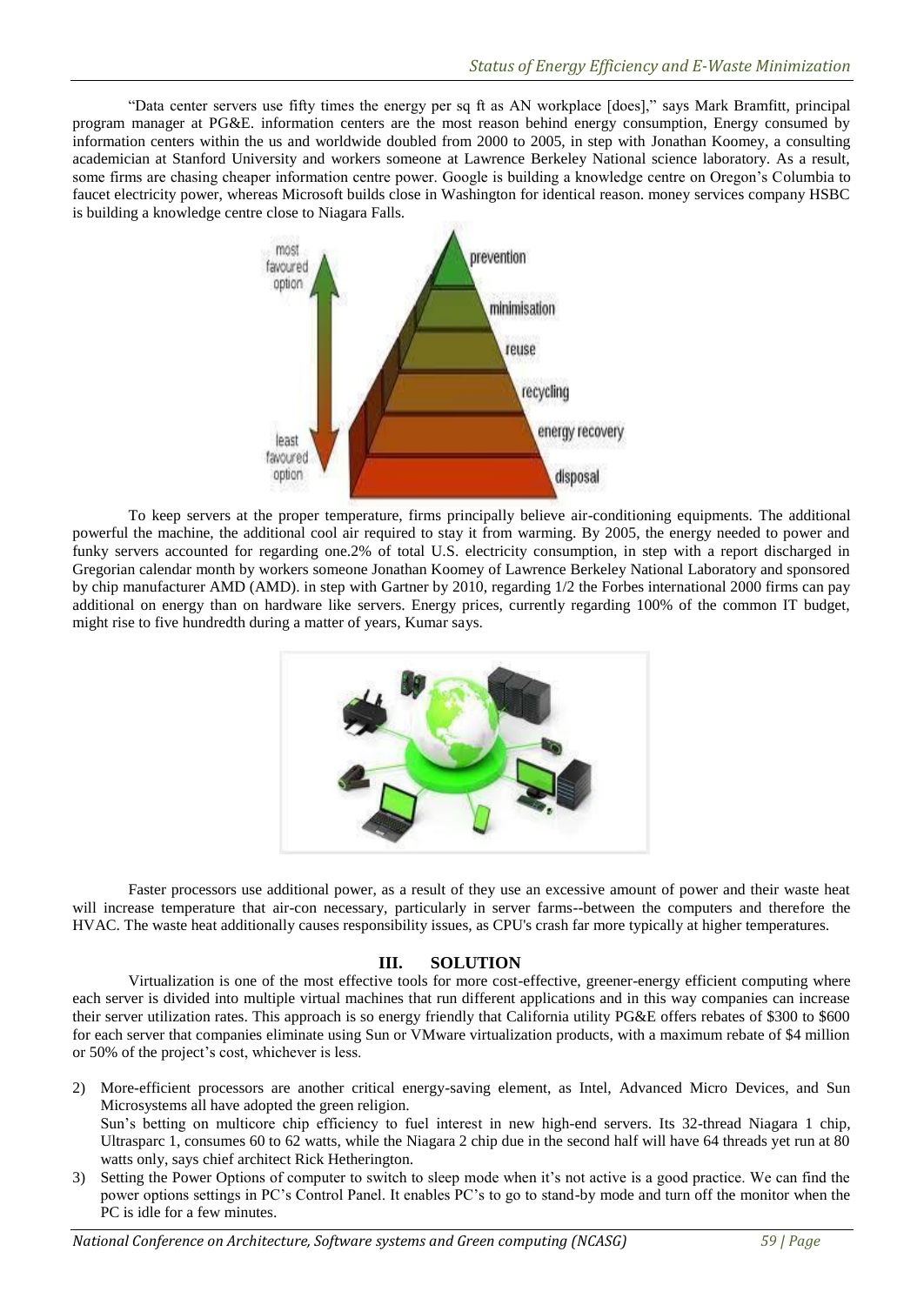- 4) It is better to do computer-related tasks during contiguous, intensive blocks of time, leaving hardware off at other times.
- 5) Flat panel monitors use less energy than traditional CRT monitors. Avoidance of the use of screen savers contributes to energy savings by allowing a monitor to enter in stand-by mode.
- 6) Smaller form factor (e.g. 2.5 inch) hard disk drives often consume less power than physically larger drives. Unlike hard disk drives, solid-state drives store data in flash memory or DRAM. With no moving parts, power consumption may be reduced somewhat for low capacity flash based devices.
- 7) Print solely what we want and use of recycled content paper whenever doable is another sensible follow. Most printers these days have a two-sided printing possibility which may dramatically scale back paper consumption. Recycled used ink and toner cartridges can also be used.
- 8) It is necessary to style computers which may be hopped-up with low power obtained from nonconventional energy sources like solar power, pedalling a motorbike, turning a hand-crank etc.

#### **IV. ECO FRIENDLY APPROACH**

Electronics giants are on the brink of roll out eco-friendly vary of computers (like desktops and laptops) that aim at reducing the e-waste within the atmosphere. They're seemingly to be freed from venturesome materials like brominates flameretardants, PVCs and serious metals like lead, Cd and mercury, that are unremarkably utilized in pc producing.



Reliability concerning the employment of inexperienced materials in pc is maybe the largest single challenge facing the industry. Lead-tin solder use of these days is extremely malleable creating it a perfect shock. So far, a lot of brittle replacement solders have however to point out a similar dependableness in real-world applications. Replacements just like the competition, a tin/copper/silver alloy, additionally need higher melting temperatures, which might have an effect on chip life.

Here's however designers arrange to create future laptop a lot of eco-friendly across its entire generation, from manufacture to recycling:

- Energy-intensive producing of laptop elements may be decreased by creating producing method a lot of energy economical.
- By commutation petroleum-filled plastic with bio plastics—plant-based polymers— that need less oil and energy to supply compared to ancient plastics with a challenge to stay these bio plastic computers cool so physics will not soften them.
- Landfills may be controlled by creating best use of the device by upgrading and repairing in time with a desire to create such processes (i.e., up gradation and repairing) easier and cheaper.
- Avoiding the discarding won't solely management e-waste out of dumps however additionally save energy and materials required for an entire new laptop.
- Power-sucking displays may be replaced with inexperienced lightweight displays product of OLEDs, or organic lightemitting diodes.
- Use of virulent materials like lead may be replaced by silver and copper creating utilization of laptops (which is dear and time overwhelming at present) simpler by utilization computer elements severally with a choice of use or marketing.

# **V. INDIAN PERSPECTIVE**

For an extended time there was no considerable improvement within the growth of endemic authentic hardware instrumentation manufacturer within the country and nearly each firms and also the home customers were contingent foreign firms UN agency were either commercialism the equipments or manufacturing a part of them in Indian subsidiaries. Principally those subsidiaries were victimization the low priced human resource for grouping purpose (following the Ricardian theory of competitive value advantage) Lack of basic analysis initiative and congenial infrastructure has resulted in absence of excellent patents and business production of indigenously engineered equipments. as a result of tax relief given by the govt within the previous couple of years for commercialism element accelerated the import and resulted within the reduction of the machines, equipments and peripherals. During this scenario several little and medium scale industries were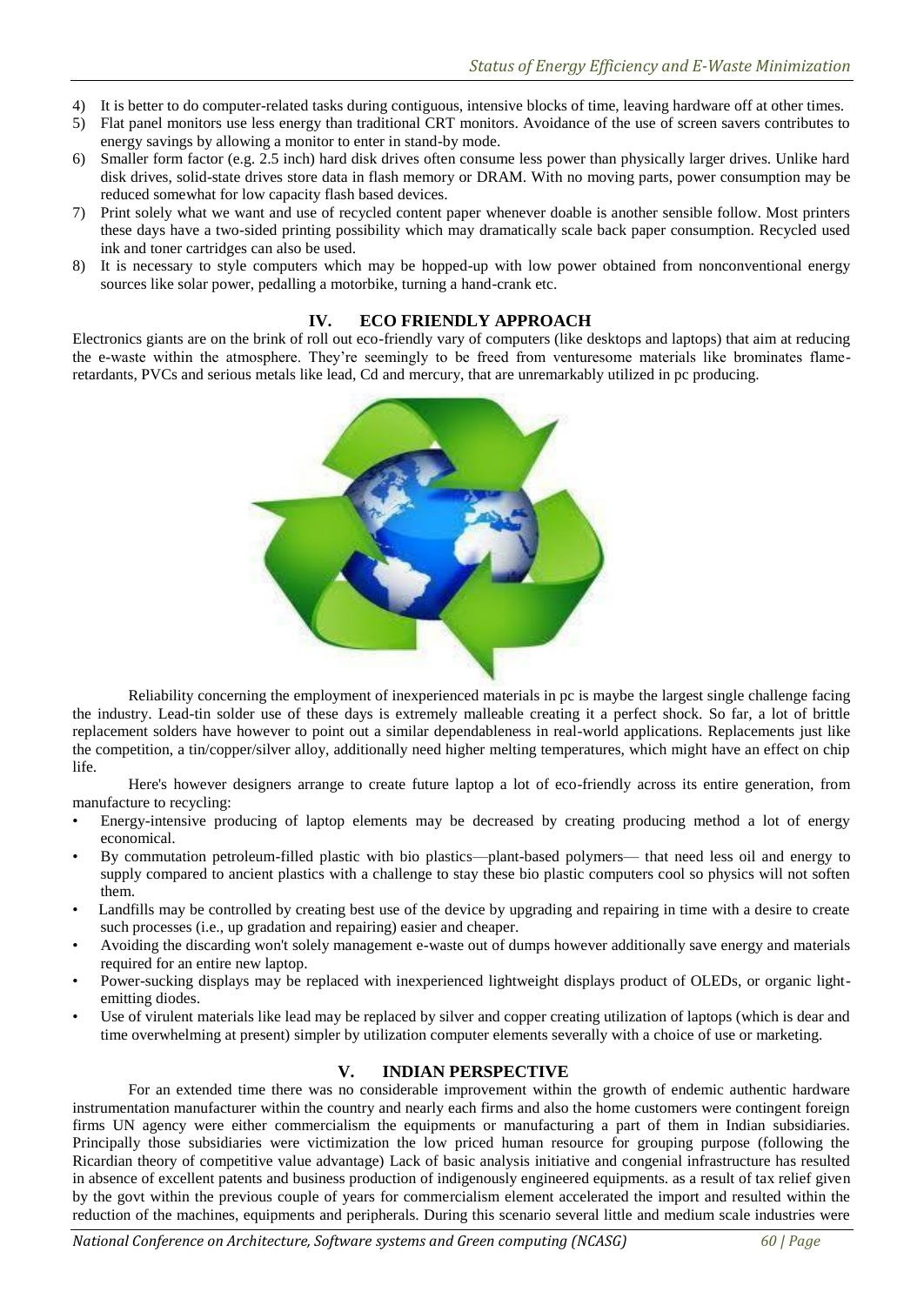induced to begin procuring the hardware at low costs and venture into the building of IT infrastructure for the corporate. However throughout the activities value was the foremost vital criterion. At that time of your time the essential objective was to make basic infrastructure while not considering the principle of inexperienced computing. Within the later stage once at the recent time the thought is full-grown enough it's inconceivable for many of the little and medium scale firms to redo the task of IT infrastructure development over and higher than bearing the value of maintenance and procure of software package.



Even with the recent non inexperienced hardware it absolutely was determined that the majority of the boards (Around seventy three.78 adore found in native survey in and around Kolkata, Siliguri, ADDA) baby-faced a matter by the stakeholders regarding the justification for the IT expenditure and that they additionally insisted to calculate the value profit quantitative relation of the investment and sadly most of the boards did not offer smart answer as a result of confusion and initial fault in designing that resulted within the large underutilization of the equipments and failure of middle that wasn't terribly prudent and strong with regard to the dynamical business dynamics.

So within the scene of the higher than discussion it will be finished that the majority of the SMEs won't have an interest right away to vary their IT infrastructure to inexperienced infrastructure. albeit they're involved regarding the thought they're going to wait till the value is recovered from the recent infrastructure. though after they can procure any new instrumentation have a selection of inexperienced instrumentation however in this case additionally value will play a deterrent role decision-making. Concerning the big firms and MNCs value of procure of latest inexperienced equipments isn't terribly powerful however once more disposal of the recent equipments isn't a really simple task. Except this the matter of homoeostasis of the worker is additionally a negative issue.

Again most of firms currently days gone for implementation of Enterprise Resource designing package or a minimum of started victimisation massive custom-made software package plus use of direction Systems and eventually having terribly large distributed info in several servers. they'll even have large networking infrastructure or consumer Server design and at this stage it's very demanding to change over to new equipments and reinstate the operation with none result to the soft resources and connectivity and information communications at totally different level.



In India the IT backed business intelligence and operation is currently in a very growth virus and also the stakeholders are very involved to maximize the come on investment and as a results of this it'll not be simple to implement the principle of inexperienced computing within the IT infrastructure.

Moreover the human resource of the country isn't abundantly involved with the result of ototoxic materials employed in the equipments so no public movement is visible currently in relevance this object. at this time if the govt through legislation create it obligatory on the a part of the businesses to fits the inexperienced normal then the inexperienced movement might begin within the country in a very conspicuous manner. however as in each alternative cases till the attention is made up there'll be no true development of inexperienced computing within the country.

# **VI. FUTURE WORK AND CONCLUSION**

So far, customers haven't cared regarding ecological impact once shopping for computers, they've cared solely regarding speed and worth. However as Moore's Law marches on and computers commodities, customers can become pickier regarding being inexperienced. Devices use less and fewer power whereas renewable energy gets a lot of and a lot of